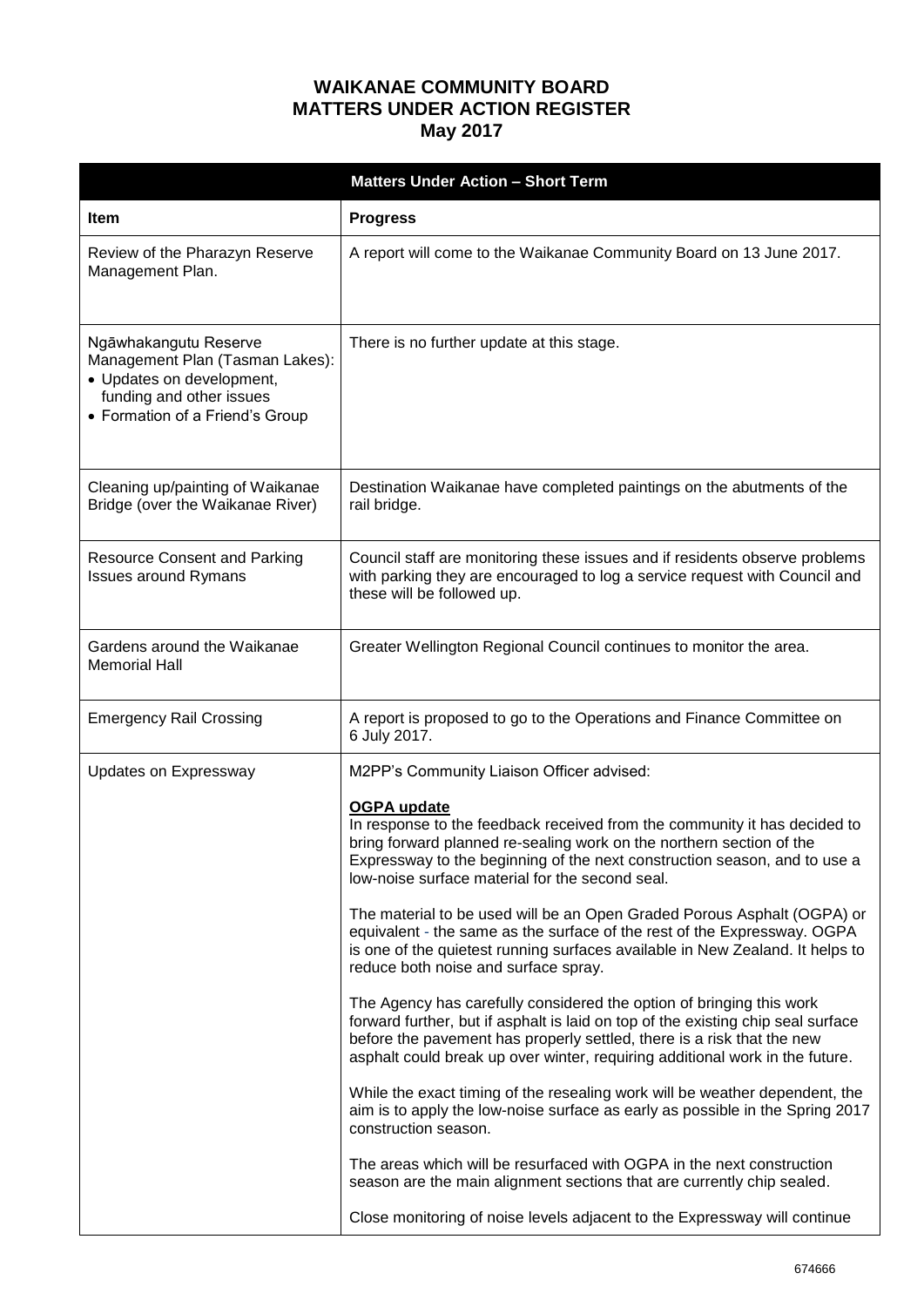|                                | <b>Matters Under Action - Short Term</b>                                                                                                                                                                                                                                                              |
|--------------------------------|-------------------------------------------------------------------------------------------------------------------------------------------------------------------------------------------------------------------------------------------------------------------------------------------------------|
|                                | and any concerns raised within the community followed up.                                                                                                                                                                                                                                             |
|                                | <b>Operational feedback</b><br>We have had a number of positive feedback from the community about the<br>operational Expressway including driver experience, outlook, travel time etc.                                                                                                                |
|                                | We have also had some specific concerns raised around;<br><b>Noise</b><br>Shared pathway<br>Traffic behaviour<br>Surface of Expressway<br>Signage                                                                                                                                                     |
|                                | We have carried out short and long duration noise monitoring at a number<br>of locations around Waikanae (and the whole alignment) to help draw a<br>picture of the operational noise levels which we will be sharing with the<br>Impact Forum groups and individuals who have raised noise concerns. |
|                                | The two tie-ins at each end of the Expressway are due to be completed by<br>mid-May.                                                                                                                                                                                                                  |
|                                | We have another 80,000 plants to plant in May with maintenance and weed<br>control in place for 3-4 years.                                                                                                                                                                                            |
| Noise Issues on the Expressway | Please see update from M2PP's Community Liaison Officer                                                                                                                                                                                                                                               |

|                                                        | <b>Matters Under Action - Long Term</b>                                                                                                                                                                                                                                                                                                                                                                                                                                                                                                                                                                                                                                                                                                                                                       |
|--------------------------------------------------------|-----------------------------------------------------------------------------------------------------------------------------------------------------------------------------------------------------------------------------------------------------------------------------------------------------------------------------------------------------------------------------------------------------------------------------------------------------------------------------------------------------------------------------------------------------------------------------------------------------------------------------------------------------------------------------------------------------------------------------------------------------------------------------------------------|
| <b>Item</b>                                            | <b>Progress</b>                                                                                                                                                                                                                                                                                                                                                                                                                                                                                                                                                                                                                                                                                                                                                                               |
| Future Waikanae Beach Vision and<br><b>Action Plan</b> | The Future Waikanae Beach Vision and Action Plan was endorsed at the<br>Waikanae Community Board meeting on the 14 March 2017.                                                                                                                                                                                                                                                                                                                                                                                                                                                                                                                                                                                                                                                                |
|                                                        | Council staff have selected a consultant to progress the Character<br>Assessment.                                                                                                                                                                                                                                                                                                                                                                                                                                                                                                                                                                                                                                                                                                             |
| Develop the Waikanae Town<br>Centre plan, including    | Council's Construction Manager Town Centres advised:                                                                                                                                                                                                                                                                                                                                                                                                                                                                                                                                                                                                                                                                                                                                          |
| considerations from the effect of<br>the expressway.   | Waikanae - connected, accessible and thriving                                                                                                                                                                                                                                                                                                                                                                                                                                                                                                                                                                                                                                                                                                                                                 |
|                                                        | Our goals is to position Waikanae town centre as the arts and cultural hub.<br>New green spaces will connect the upgraded Mahara Gallery to the Library<br>complex and Mahara Place will better connect and integrate the town centre<br>with the Whakarongotai Marae. Improved pedestrian access and better<br>connections to the railway station will make it easier to get around.                                                                                                                                                                                                                                                                                                                                                                                                         |
|                                                        | The initial focus for transforming the Waikanae town centre will be on<br>making the section of the existing SH1 between Te Moana Road and Ngaio<br>Road a fit-for-purpose local road with improved amenity and east-west<br>pedestrian and cycling connections between the railway station, town centre<br>and river. Following our recent open day activity in Waikanae in March 2017<br>we are further refining our plans for the section of SH1 that runs through the<br>Waikanae town centre to see how we can best accommodate requests for<br>angle parking. Once this work is complete we will socialise updated plans<br>with the Community Board, Waikanae town centre business owners and the<br>wider community for feedback in May before locking down final designs in<br>June. |